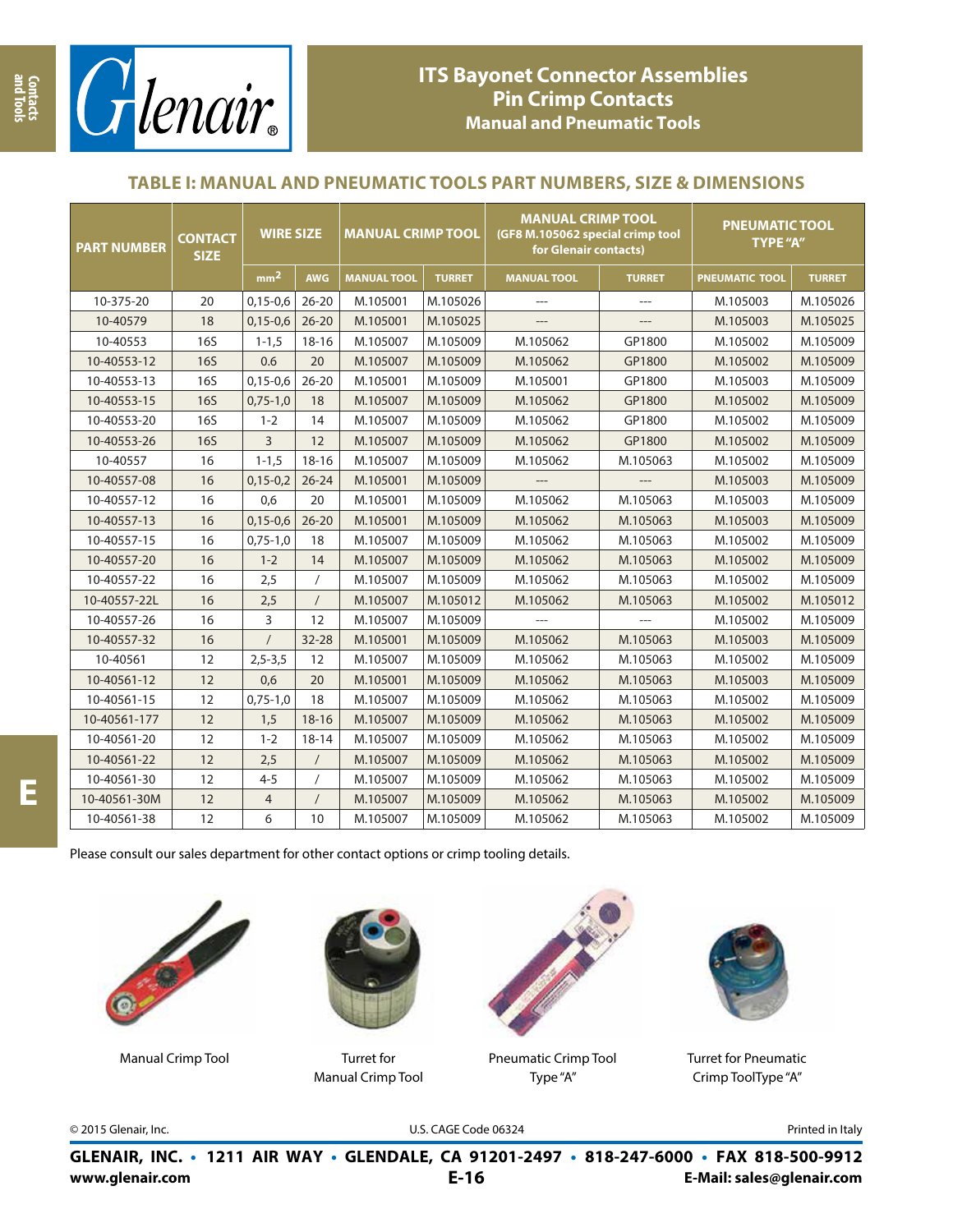

#### **TABLE I: MANUAL AND PNEUMATIC TOOLS PART NUMBERS, SIZE & DIMENSIONS**

| <b>PART NUMBER</b> | <b>CONTACT</b> | <b>WIRE SIZE</b> |              | <b>MANUAL CRIMP</b><br><b>TOOL</b> |               |                                 | <b>PNEUMATIC TOOL TYPE "B"</b> | <b>OLEODINAMIC TOOL</b> |                                   |            |
|--------------------|----------------|------------------|--------------|------------------------------------|---------------|---------------------------------|--------------------------------|-------------------------|-----------------------------------|------------|
|                    | <b>SIZE</b>    | mm <sup>2</sup>  | <b>AWG</b>   | <b>MANUAL</b><br><b>TOOL</b>       | <b>TURRET</b> | <b>PNEUMATIC</b><br><b>TOOL</b> | <b>DIE</b>                     | <b>LOCATOR</b>          | <b>OLEODINAMIC</b><br><b>TOOL</b> | <b>DIE</b> |
| 10-40792           | 8              | 9                | 8            | $\prime$                           | $\prime$      | M.112000                        | M.112001                       | M.112309                | M.112004                          | M.112005   |
| 10-40792-15        | 8              | $0,75-1,0$       | 18           | M.105028                           | M.104002      | 1                               |                                |                         |                                   |            |
| 10-40792-18        | 8              | $1\div 2$        | $18 \div 14$ | M.105028                           | M.104002      | $\prime$                        | $\prime$                       | $\prime$                |                                   |            |
| 10-40792-20        | 8              | $\overline{2}$   | 14           | M.105028                           | M.104002      |                                 |                                |                         |                                   |            |
| 10-40792-26        | 8              | $2,5 - 3,0$      | 12           | M.105028                           | M.104002      | $\prime$                        | $\prime$                       | $\prime$                |                                   |            |
| 10-40792-30        | 8              | $4 - 5$          | $\prime$     | M.105028                           | M.104002      |                                 |                                |                         | M.112004                          | M.112008   |
| 10-40792-38        | 8              | 6                | 10           |                                    | $\prime$      | M.112000                        | M.112001                       | M.112309-1              | M.112004                          | M.112005   |
| 10-40792-50        | 8              | 10               | $\prime$     |                                    |               | M.112000                        | M.112001                       | M.112309-1              | M.112004                          | M.112005   |
| 10-40792-58        | 8              | 13,2             | 6            |                                    |               | M.112000                        | M.112001                       | M.112309-1              | M.112004                          | M.112005   |
| 10-113474-4P       | 4              | 25               | 4            |                                    |               | M.112000                        | M.112002                       | M.112311                | M.112004                          | M.112006   |
| 10-113474-4P-22    | $\overline{4}$ | 2,5              | $\prime$     |                                    |               | $\sqrt{2}$                      | $\overline{1}$                 | $\prime$                | M.112004                          | M.112009   |
| 10-113474-4P-26    | 4              | $2,5 - 3,0$      | 12           |                                    |               |                                 | $\overline{1}$                 | $\prime$                | M.112004                          | M.112009   |
| 10-113474-4P-30    | $\overline{4}$ | $4 - 5$          | $\prime$     |                                    |               |                                 |                                |                         | M.112004                          | M.112008   |
| 10-113474-4P-38    | 4              | 6                | 10           |                                    |               | M.112000                        | M.112001                       | M.112311                | M.112004                          | M.112005   |
| 10-113474-4P-50    | $\overline{4}$ | 10               | $\prime$     | $\prime$                           |               | M.112000                        | M.112001                       | M.112311                | M.112004                          | M.112005   |
| 10-113474-4P-58    | 4              | 13,2             | 6            |                                    |               | M.112000                        | M.112001                       | M.112311                | M.112004                          | M.112005   |
| 10-113474-4P-62    | $\overline{4}$ | 16               | $\sqrt{2}$   | $\prime$                           |               | M.112000                        | M.112002                       | M.112311                | M.112004                          | M.112006   |
| 10-113474-1P       | $\Omega$       | $50 - 60$        | $\mathbf 0$  |                                    |               | M.112000                        | M.112003                       | M.112313                | M.112004                          | M.112010   |
| 10-113474-1P-107   | $\mathbf{0}$   | 50               | $\prime$     |                                    |               | M.112000                        | M.112003                       | M.112313                | M.112004                          | M.112010   |
| 10-113474-1P-72    | $\mathbf 0$    | $22 - 25$        | 4            | $\prime$                           |               |                                 |                                |                         | M.112004                          | M.112006   |
| 10-113474-1P-35    | $\mathbf{0}$   | 35               | $\prime$     |                                    | $\prime$      | $\prime$                        | $\prime$                       | $\prime$                | M.112004                          | M.112007   |
| 10-113474-1P-45    | $\mathbf 0$    | 9                | 8            |                                    |               |                                 |                                |                         | M.112004                          | M.112005   |
| 10-113474-1P-50    | $\mathbf{0}$   | 10               |              |                                    |               |                                 |                                |                         | M.112004                          | M.112005   |
| 10-113474-1P-58    | $\mathbf 0$    | 13,2             | 6            | $\prime$                           |               |                                 |                                |                         | M.112004                          | M.112005   |
| 10-113474-1P-62    | $\Omega$       | 16               | $\prime$     | $\prime$                           |               |                                 |                                |                         | M.112004                          | M.112006   |
| 10-113474-0P       | 4/0            | 107              | 4/0          |                                    |               |                                 |                                |                         | M.105013                          | M.112012   |
| 10-113474-0P-78    | 4/0            | 25               | $\prime$     | $\prime$                           |               | $\prime$                        | $\prime$                       | $\prime$                | M.112004                          | M.112006   |
| 10-113474-0P-107   | 4/0            | 50               | $\prime$     |                                    |               |                                 |                                | $\prime$                | M.112004                          | M.112010   |
| 10-113474-0P-144   | 4/0            | 70               | $\prime$     |                                    |               |                                 | $\prime$                       | $\prime$                | M.105013                          | M.105053   |

Please consult our sales department for other contact options or crimp tooling details.



Pneumatic Crimp Tool Type "B"



Die For Pneumatic Crimp Tool Type "B"



Locator for Pneumatic Crimp Tool Type "B"



Oleodinamic Crimp Tool Oleodinamic Crimp Tool

© 2015 Glenair, Inc. U.S. CAGE Code 06324 Printed in Italy

**GLENAIR, INC. • 1211 AIR WAY • GLENDALE, CA 91201-2497 • 818-247-6000 • FAX 818-500-9912**

**E**

**Contacts and Tools**

**E-17**

**www.glenair.com E-Mail: sales@glenair.com**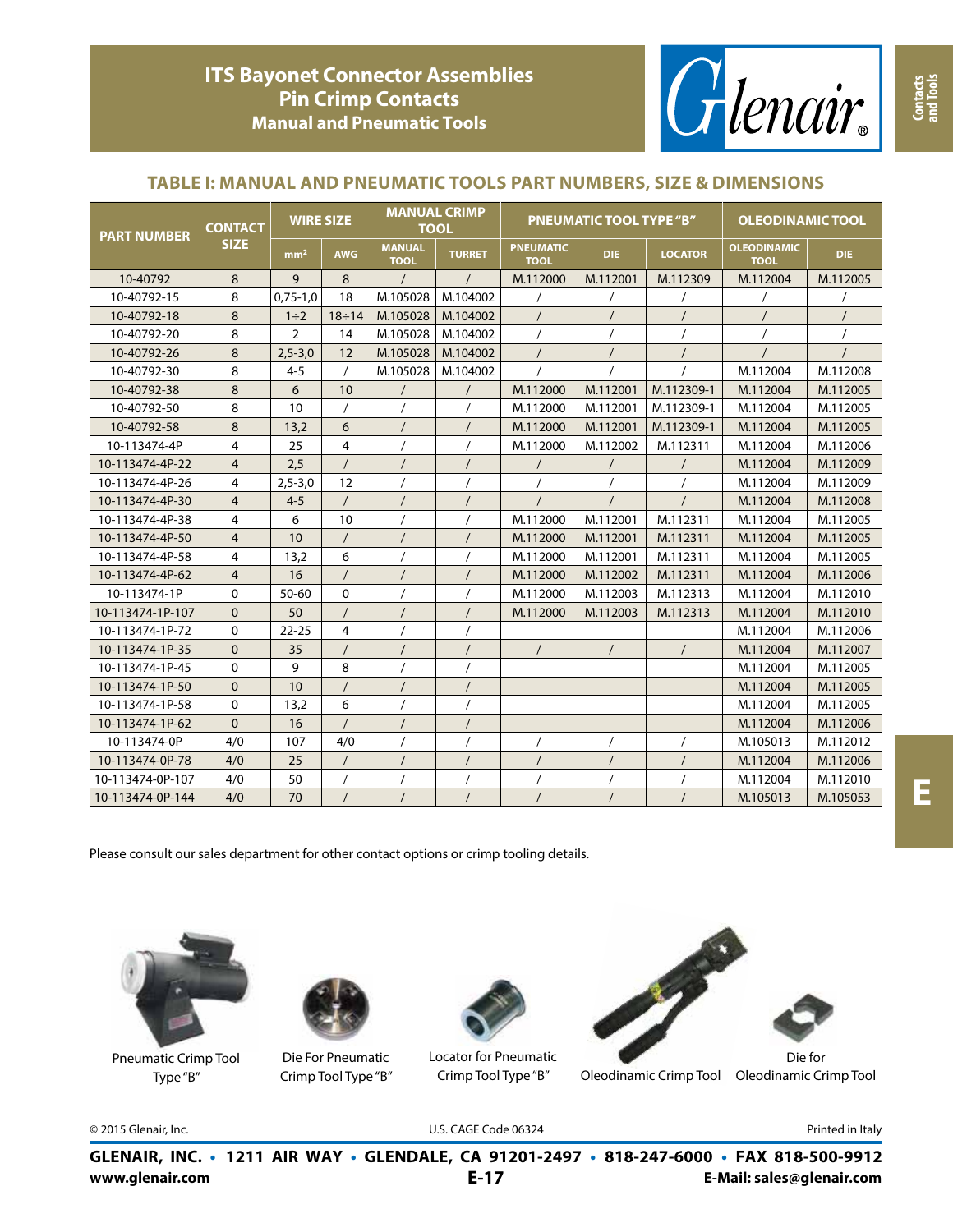

# **ITS Bayonet Connector Assemblies Socket Crimp Contacts Manual and Pneumatic Tools**

### **TABLE I: MANUAL AND PNEUMATIC TOOLS PART NUMBERS, SIZE & DIMENSIONS**

| <b>PART NUMBER</b> | <b>CONTACT</b><br><b>SIZE</b> | <b>WIRE SIZE</b> |            | <b>MANUAL CRIMP TOOL</b>     |               | <b>MANUAL CRIMP TOOL</b><br>(GF8 M.105062 special crimp tool<br>for Glenair contacts) |                | <b>PNEUMATIC TOOL</b><br>TYPE "A" |               |  |
|--------------------|-------------------------------|------------------|------------|------------------------------|---------------|---------------------------------------------------------------------------------------|----------------|-----------------------------------|---------------|--|
|                    |                               | mm <sup>2</sup>  | <b>AWG</b> | <b>MANUAL</b><br><b>TOOL</b> | <b>TURRET</b> | <b>MANUAL TOOL</b>                                                                    | <b>TURRET</b>  | <b>PNEUMATIC</b><br><b>TOOL</b>   | <b>TURRET</b> |  |
| 10-40520LC         | 20                            | $0,15-0,6$       | $26 - 20$  | M.105001                     | M.105026      | $\overline{a}$                                                                        | $\overline{a}$ | M.105003                          | M.105026      |  |
| 10-40588           | 18                            | $0,15-0,6$       | $26 - 20$  | M.105001                     | M.105025      |                                                                                       |                | M.105003                          | M.105025      |  |
| 10-40552           | <b>16S</b>                    | $1 - 1, 5$       | $18 - 16$  | M.105007                     | M.105009      | M.105062                                                                              | GP1800         |                                   | M.105009      |  |
| 10-40552-12        | <b>16S</b>                    | 0,6              | 20         | M.105007                     | M.105009      | M.105062                                                                              | GP1800         |                                   | M.105009      |  |
| 10-40552-13        | <b>16S</b>                    | $0,15-0,6$       | $26 - 20$  | M.105001                     | M.105009      |                                                                                       |                | M.105003                          | M.105009      |  |
| 10-40552-15        | <b>16S</b>                    | $0,75-1$         | 18         | M.105007                     | M.105009      | M.105062                                                                              | GP1800         | M.105002                          | M.105009      |  |
| 10-40552-20        | <b>16S</b>                    | $1 - 2$          | 14         | M.105007                     | M.105009      | M.105062                                                                              | GP1800         | M.105002                          | M.105009      |  |
| 10-40552-26        | <b>16S</b>                    | $2,5 - 3,0$      | 12         | M.105007                     | M.105009      | M.105062                                                                              | GP1800         | M.105002                          | M.105009      |  |
| 10-40556           | 16                            | $1 - 1, 5$       | $18 - 16$  | M.105007                     | M.105009      | M.105062                                                                              | M.105063       | M.105002                          | M.105009      |  |
| 10-40556-08        | 16                            | $0,15-0,2$       | $26 - 24$  | M.105001                     | M.105009      | M.105062                                                                              | M.105063       | M.105003                          | M.105009      |  |
| 10-40556-12        | 16                            | 0,6              | 20         | M.105001                     | M.105009      | M.105062                                                                              | M.105063       | M.105003                          | M.105009      |  |
| 10-40556-13        | 16                            | $0,15-0,6$       | $26 - 20$  | M.105001                     | M.105009      | M.105062                                                                              | M.105063       | M.105003                          | M.105009      |  |
| 10-40556-15        | 16                            | $0,75-1$         | 18         | M.105007                     | M.105009      | M.105062                                                                              | M.105063       | M.105002                          | M.105009      |  |
| 10-40556-20        | 16                            | $1 - 2$          | 14         | M.105007                     | M.105009      | M.105062                                                                              | M.105063       | M.105002                          | M.105009      |  |
| 10-40556-22        | 16                            | 2,5              | $\sqrt{2}$ | M.105007                     | M.105009      | M.105062                                                                              | M.105063       | M.105002                          | M.105009      |  |
| 10-40556-26        | 16                            | $2,5 - 3,0$      | 12         | M.105007                     | M.105009      | M.105062                                                                              | M.105063       | M.105002                          | M.105009      |  |
| 10-40556-32        | 16                            | $\prime$         | $32 - 28$  | M.105001                     | M.105009      | M.105062                                                                              | M.105063       | M.105003                          | M.105009      |  |
| 10-40560           | 12                            | $2,5 - 3,0$      | 12         | M.105007                     | M.105009      | M.105062                                                                              | M.105063       | M.105002                          | M.105009      |  |
| 10-40560-12        | 12                            | 0,6              | 20         | M.105001                     | M.105009      | M.105062                                                                              | M.105063       | M.105003                          | M.105009      |  |
| 10-40560-15        | 12                            | $0,75-1$         | 18         | M.105007                     | M.105009      | M.105062                                                                              | M.105063       | M.105002                          | M.105009      |  |
| 10-40560-177       | 12                            | 1,5              | $18 - 16$  | M.105007                     | M.105009      | M.105062                                                                              | M.105063       | M.105002                          | M.105009      |  |
| 10-40560-20        | 12                            | $\overline{2}$   | 14         | M.105007                     | M.105009      | M.105062                                                                              | M.105063       | M.105002                          | M.105009      |  |
| 10-40560-22        | 12                            | 2,5              | $\prime$   | M.105007                     | M.105009      | M.105062                                                                              | M.105063       | M.105002                          | M.105009      |  |
| 10-40560-30        | 12                            | $4 - 5$          | $\prime$   | M.105007                     | M.105009      | M.105062                                                                              | M.105063       | M.105002                          | M.105009      |  |
| 10-40560-30M       | 12                            | 4                |            | M.105007                     | M.105009      | M.105062                                                                              | M.105063       | M.105002                          | M.105009      |  |
| 10-40560-38        | 12                            | 6                | 10         | M.105007                     | M.105009      | M.105062                                                                              | M.105063       | M.105002                          | M.105009      |  |

Please consult our sales department for other contact options or crimp tooling details.



Manual Crimp Tool Turret for



Manual Crimp Tool



Pneumatic Crimp Tool Type "A"



Turret for Pneumatic Crimp ToolType "A"

**Contacts and Tools**

© 2015 Glenair, Inc. U.S. CAGE Code 06324 Printed in Italy

**www.glenair.com E-Mail: sales@glenair.com GLENAIR, INC. • 1211 AIR WAY • GLENDALE, CA 91201-2497 • 818-247-6000 • FAX 818-500-9912 E-18**